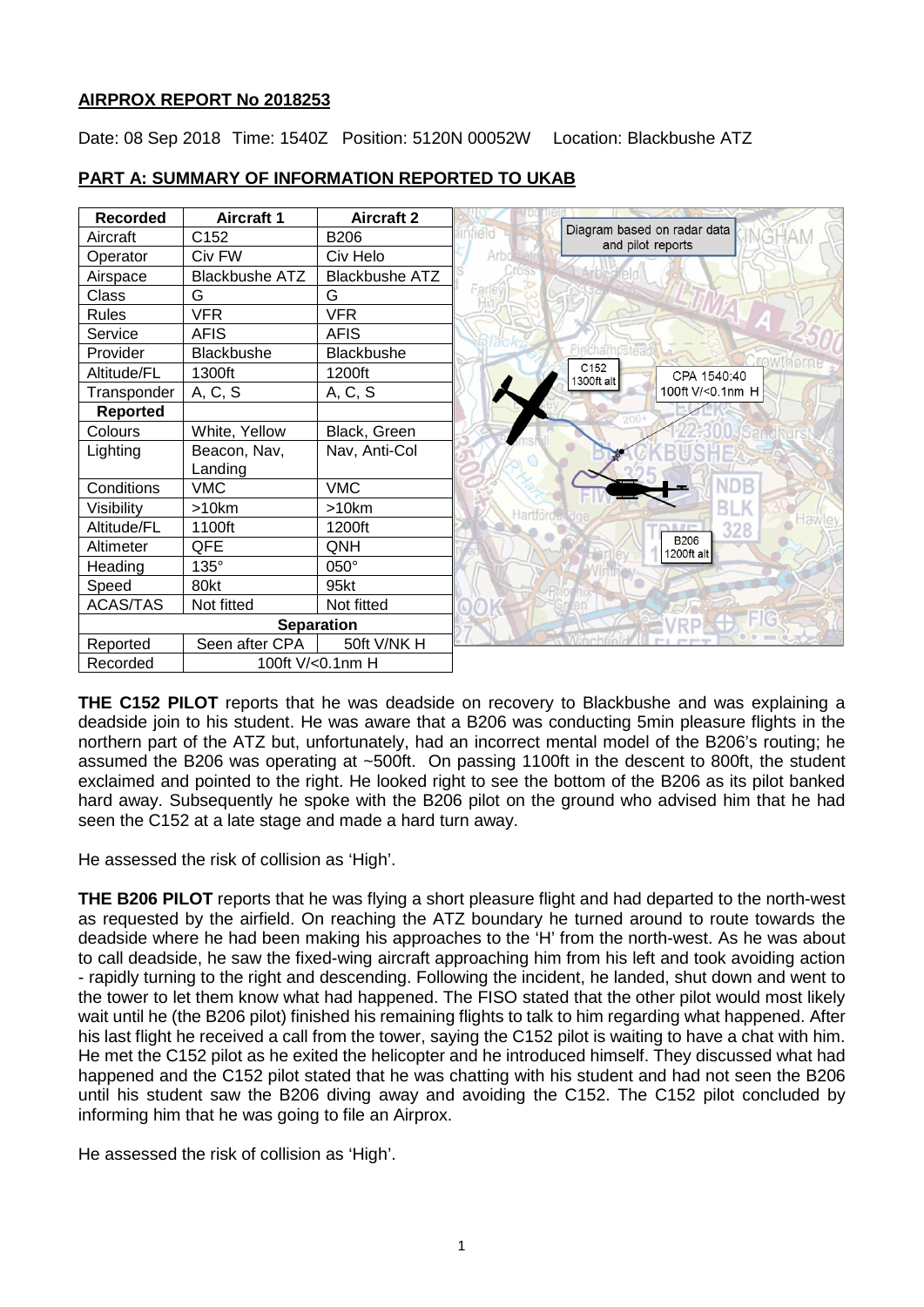# **Factual Background**

The weather at Farnborough was recorded as follows:

METAR EGLF 081520Z 21012KT 9999 FEW034 SCT046 18/11 Q1018

### **Analysis and Investigation**

#### **UKAB Secretariat**

The C152 and B206 pilots shared an equal responsibility for collision avoidance and not to operate in such proximity to other aircraft as to create a collision hazard<sup>[1](#page-1-0)</sup>. An aircraft operated on or in the vicinity of an aerodrome shall conform with or avoid the pattern of traffic formed by other aircraft in operation<sup>[2](#page-1-1)</sup>.

# **Summary**

An Airprox was reported when a C152 and a B206 flew into proximity in the Blackbushe visual circuit at 1540hrs on Saturday the 8<sup>th</sup> of September 2018. Both pilots were operating under VFR in VMC and in receipt of an Aerodrome Flight Information Service from Blackbushe.

# **PART B: SUMMARY OF THE BOARD'S DISCUSSIONS**

Information available consisted of reports from the pilots of both aircraft and radar photographs/video recordings.

The Board began by looking at the actions of the C152 pilot. He was joining onto the deadside and concentrating on instructing the student on the correct method for such a join with the expectation that the B206 would be below circuit height. Members wondered how the instructor had come to the conclusion that the B206 would be at ~500ft and whether the AFISO had given information to the C152 pilot on the B206's operating area and height. The C152 pilot said he could not remember being given such information but, equally, there was no evidence that this had not been given and it had just not been assimilated by him. Some members wondered to what extent the B206's operations had been promulgated to the airfield users, and whether this had included information as to its likely operating height. Irrespective, it was clear to the Board that the C152 instructor had equated 'pleasure flight' with operations below circuit height, and this served as a reminder to all of the need to ensure clarity of information rather than assumption; the greater the accuracy and depth of information that pilots receive, the greater their SA. Notwithstanding, it was also clear to the Board that the C152 instructor had been distracted from maintaining a robust lookout during his join by concentrating on instructing the student; the Board agreed that this also highlighted the need to maintain a good lookout when instructing, especially in a busy visual circuit.

For his part, the B206 was operating on the deadside up to circuit height and, although entitled to do so, some members thought that it might have been more appropriate if either Blackbushe had imposed a height restriction below circuit height, or the B206 pilot had himself avoided operating at that height, to ensure the B206 did not conflict with fixed-wing aircraft joining from the northwest. Notwithstanding, the B206 pilot had seen the C152, albeit later than desirable, and had been able to conduct an emergency avoiding manoeuvre to avoid.

The Board then looked at the cause and risk of the Airprox. Some members thought that the C152 pilot had not integrated with the B206 already within the circuit, but others argued that the B206's sightseeing operation meant that they were not yet forming a pattern for the C152 pilot to integrate with; both pilots were effectively 'joining' deadside, albeit the B206 pilot had remained within the ATZ at all times. Acknowledging that the manoeuvring B206 pilot had probably seen the C152 as early as the

l

<span id="page-1-0"></span><sup>1</sup> SERA.3205 Proximity.

<span id="page-1-1"></span><sup>2</sup> SERA.3225 Operation on and in the Vicinity of an Aerodrome.